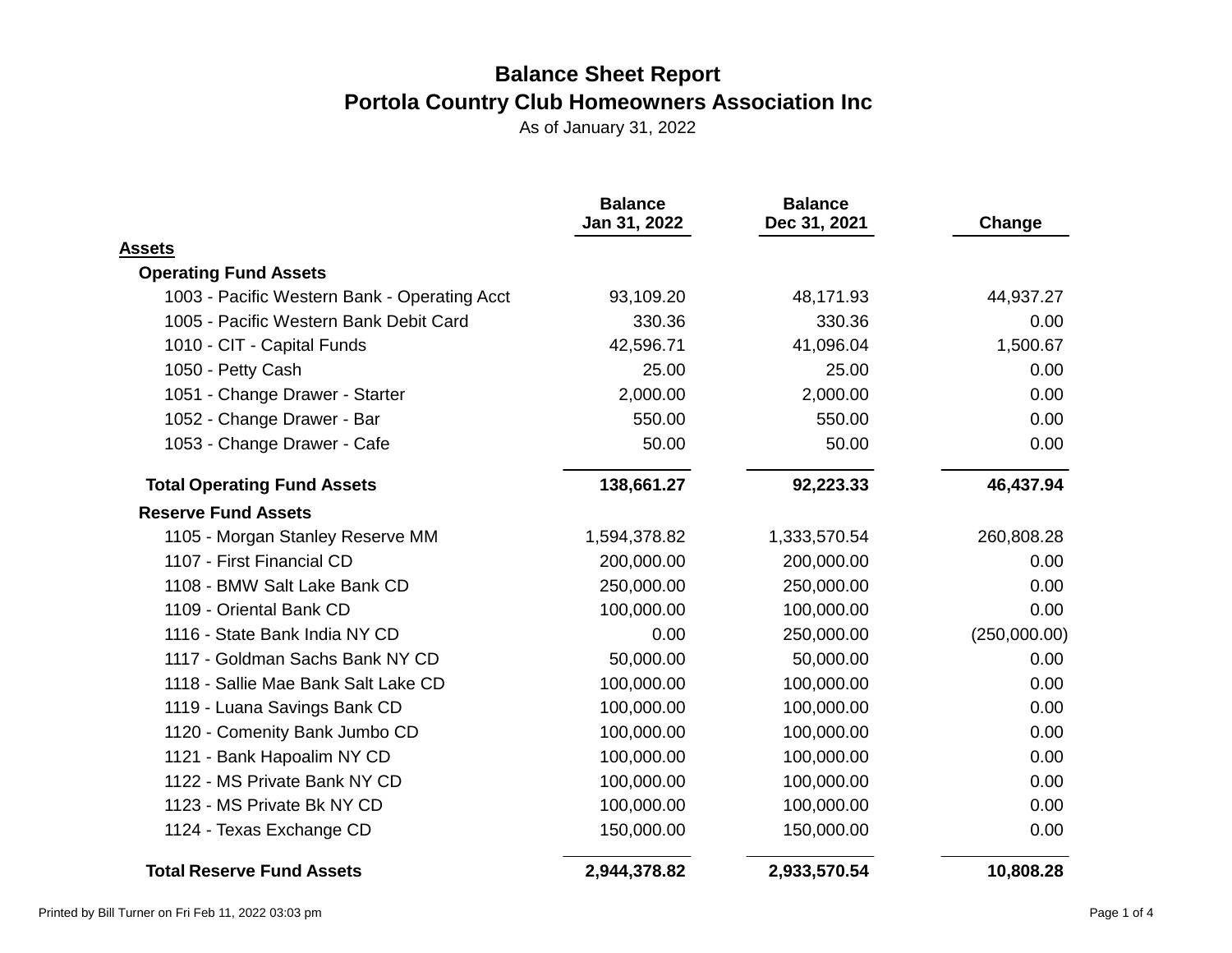|                                        | <b>Balance</b><br>Jan 31, 2022 | <b>Balance</b><br>Dec 31, 2021 | Change      |
|----------------------------------------|--------------------------------|--------------------------------|-------------|
| <b>Assets</b>                          |                                |                                |             |
| <b>Account Receivables</b>             |                                |                                |             |
| 1280 - Accounts Receivable             | 119,314.16                     | 117,318.51                     | 1,995.65    |
| 1285 - Accounts Receivable - Other     | 4,687.00                       | 4,687.00                       | 0.00        |
| 1290 - Allowance for Doubtful Accounts | (72, 280.05)                   | (70, 196.72)                   | (2,083.33)  |
| <b>Total Account Receivables</b>       | 51,721.11                      | 51,808.79                      | (87.68)     |
| <b>Prepaid Expenses</b>                |                                |                                |             |
| 1300 - Prepaid Insurance               | 13,254.71                      | 17,672.93                      | (4, 418.22) |
| 1305 - Prepaid Expenses                | 10,582.09                      | 10,582.09                      | 0.00        |
| 1310 - Prepaid Taxes                   | 9,353.70                       | 9,353.70                       | 0.00        |
| <b>Total Prepaid Expenses</b>          | 33,190.50                      | 37,608.72                      | (4, 418.22) |
| <b>Other Current Assets</b>            |                                |                                |             |
| 1315 - Bar Inventory                   | 2,813.06                       | 3,246.02                       | (432.96)    |
| <b>Total Other Current Assets</b>      | 2,813.06                       | 3,246.02                       | (432.96)    |
| <b>Fixed Assets</b>                    |                                |                                |             |
| 1515 - Vacant Land - Wash              | 20,000.00                      | 20,000.00                      | 0.00        |
| <b>Total Fixed Assets</b>              | 20,000.00                      | 20,000.00                      | 0.00        |
| <b>Total Assets</b>                    | 3,190,764.76                   | 3,138,457.40                   | 52,307.36   |
| <b>Liabilities</b>                     |                                |                                |             |
| <b>Other Liabilities</b>               |                                |                                |             |
| 2001 - Prepaid Assesments              | 45,125.33                      | 39,598.92                      | 5,526.41    |
| 2025 - Clubhouse Rental Deposits       | 964.04                         | 964.04                         | 0.00        |
| 2030 - Bar Tips                        | 6,952.16                       | 7,276.16                       | (324.00)    |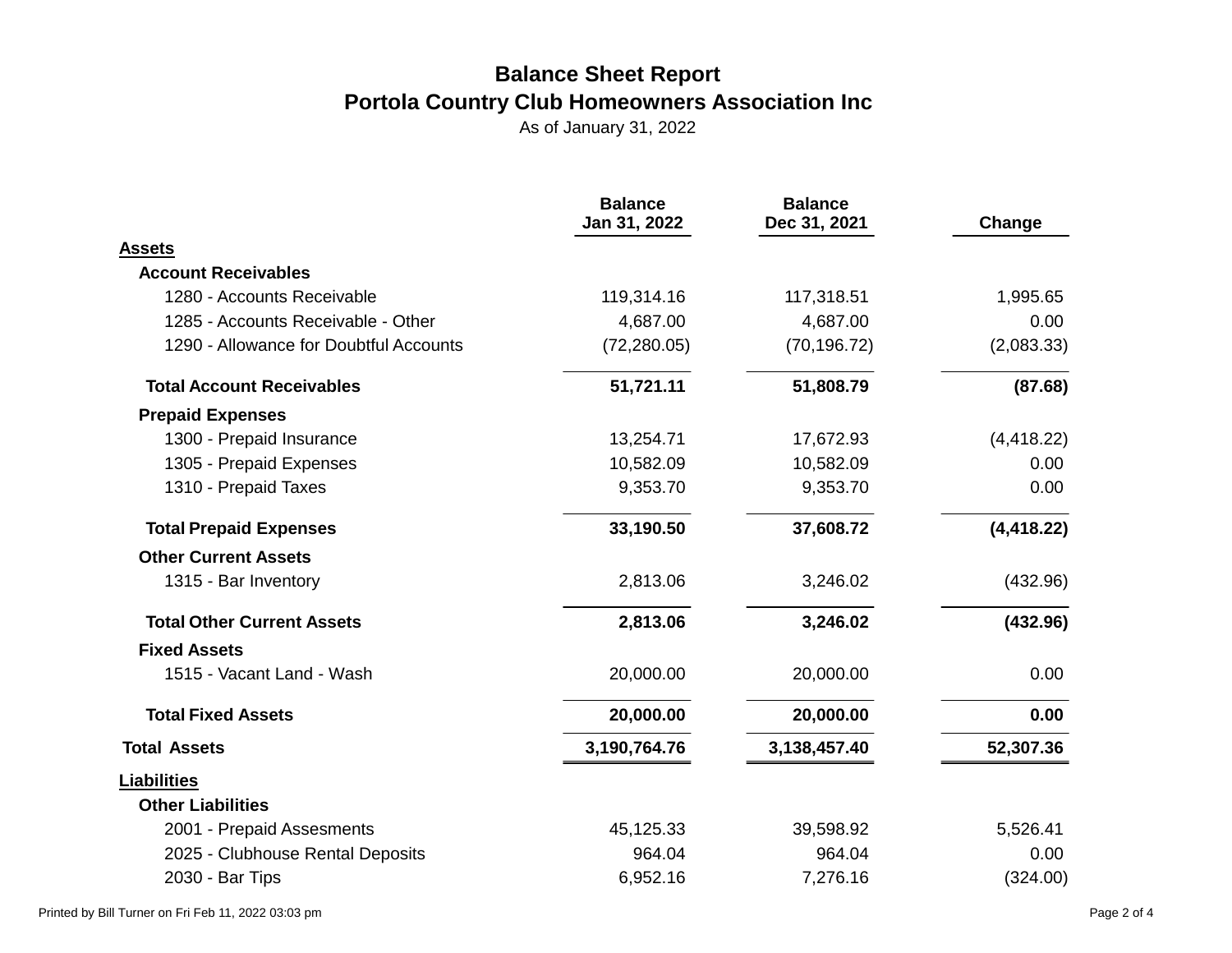|                                 | <b>Balance</b><br>Jan 31, 2022 | <b>Balance</b><br>Dec 31, 2021 | Change     |
|---------------------------------|--------------------------------|--------------------------------|------------|
| <b>Liabilities</b>              |                                |                                |            |
| <b>Other Liabilities</b>        |                                |                                |            |
| 2035 - Accrued Sales Tax        | 1,098.82                       | 1,098.82                       | 0.00       |
| 2795 - Tree Trimming Deposits   | 3,095.00                       | 3,165.00                       | (70.00)    |
| 2796 - WRCA_                    | 1,467.09                       | 1,467.09                       | 0.00       |
| 2798 - Accrued Expenses         | 75,558.25                      | 42,600.22                      | 32,958.03  |
| <b>Total Other Liabilities</b>  | 134,260.69                     | 96,170.25                      | 38,090.44  |
| <b>Total Liabilities</b>        | 134,260.69                     | 96,170.25                      | 38,090.44  |
| <b>Owners' Equity</b>           |                                |                                |            |
| <b>Reserve Fund Liabilities</b> |                                |                                |            |
| 4000 - Access System/Entry      | 12,402.31                      | 12,301.75                      | 100.56     |
| 4012 - Irrigation Controllers   | 221,443.35                     | 219,647.82                     | 1,795.53   |
| 4016 - Fences/Walls/Gates       | 659,798.72                     | 654,434.67                     | 5,364.05   |
| 4020 - Paint/Stucco             | 10,887.63                      | 10,799.35                      | 88.28      |
| 4025 - Electrical/Lighting      | 7,749.66                       | 7,686.82                       | 62.84      |
| 4026 - Golf Course              | 595,473.28                     | 591,831.90                     | 3,641.38   |
| 4035 - Golf Course Equipment    | 15,532.25                      | 14,219.40                      | 1,312.85   |
| 4040 - Golf Maintenance Yard    | 41,847.98                      | 41,508.66                      | 339.32     |
| 4055 - Landscape Replacement    | 14,137.65                      | 14,023.02                      | 114.63     |
| 4067 - Clubhouse                | 214,782.25                     | 213,862.66                     | 919.59     |
| 4068 - HOA Office               | 21,753.96                      | 22,760.87                      | (1,006.91) |
| 4070 - Site Amenities           | 6,255.47                       | 6,204.75                       | 50.72      |
| 4075 - Asphalt/Concrete         | 1,023,272.03                   | 1,023,663.61                   | (391.58)   |
| 4080 - Pool/Spa                 | 9,722.07                       | 9,643.24                       | 78.83      |
| 4095 - Azurite Pool             | 29,411.14                      | 31,934.53                      | (2,523.39) |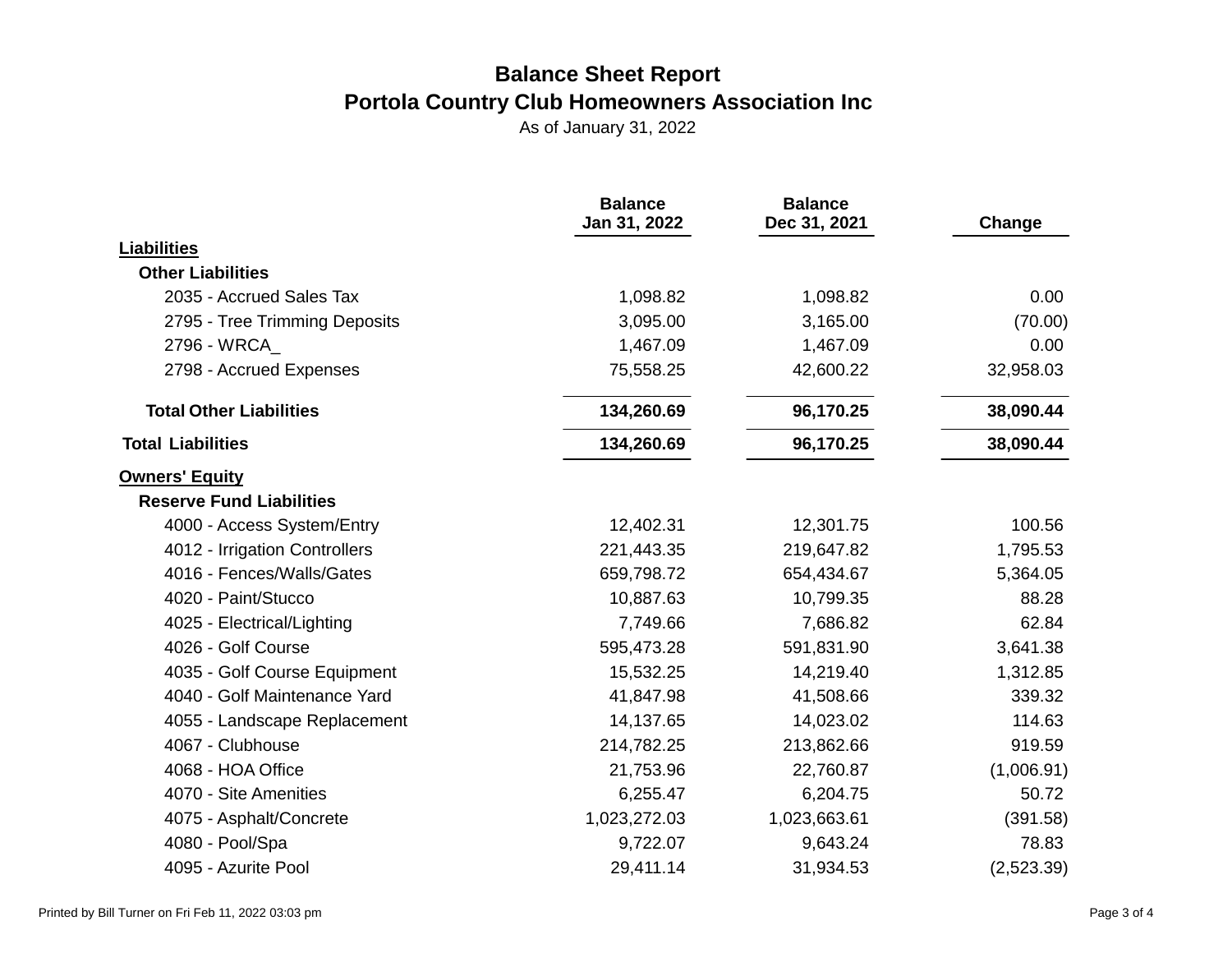|                                           | <b>Balance</b><br>Jan 31, 2022 | <b>Balance</b><br>Dec 31, 2021 | Change    |
|-------------------------------------------|--------------------------------|--------------------------------|-----------|
| <b>Owners' Equity</b>                     |                                |                                |           |
| <b>Reserve Fund Liabilities</b>           |                                |                                |           |
| 4096 - Bodie Pool                         | 19,049.92                      | 18,864.18                      | 185.74    |
| 4097 - Clubhouse Pool                     | 18,601.13                      | 18,393.09                      | 208.04    |
| 4142 - Signs                              | 8,704.10                       | 8,633.52                       | 70.58     |
| 4495 - Interest                           | 13,553.92                      | 13,156.70                      | 397.22    |
| <b>Total Reserve Fund Liabilities</b>     | 2,944,378.82                   | 2,933,570.54                   | 10,808.28 |
| <b>Capital Funds</b>                      |                                |                                |           |
| 4997 - Capital Funds Transfers            | 42,596.71                      | 41,096.04                      | 1,500.67  |
| <b>Total Capital Funds</b>                | 42,596.71                      | 41,096.04                      | 1,500.67  |
| <b>Equity</b>                             |                                |                                |           |
| 4998 - Prior Year Equity                  | 135,954.81                     | 135,954.81                     | 0.00      |
| <b>Total Equity</b>                       | 135,954.81                     | 135,954.81                     | 0.00      |
| <b>Total Owners' Equity</b>               | 3,122,930.34                   | 3,110,621.39                   | 12,308.95 |
| Income / (Loss)                           | (66, 426.27)                   | (68, 334.24)                   | 1,907.97  |
| <b>Total Liabilities and Owner Equity</b> | 3,190,764.76                   | 3,138,457.40                   | 52,307.36 |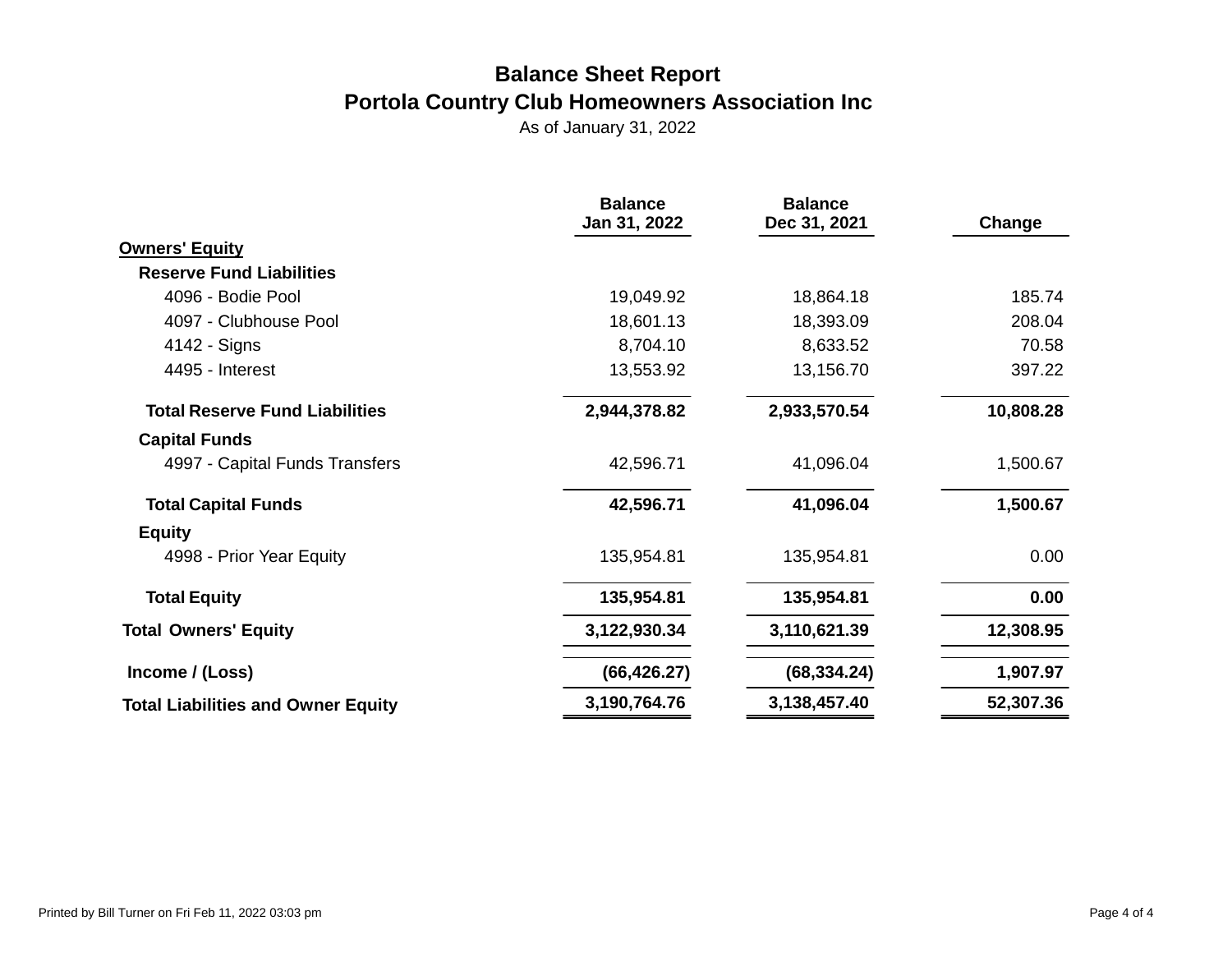January 01, 2022 thru January 31, 2022

|                                   |               | <b>Current Period -</b> |            |               | Year to Date (7 months) |            | Annual        | <b>Budget</b> |
|-----------------------------------|---------------|-------------------------|------------|---------------|-------------------------|------------|---------------|---------------|
|                                   | <b>Actual</b> | <b>Budget</b>           | Variance   | <b>Actual</b> | <b>Budget</b>           | Variance   | <b>Budget</b> | Remaining     |
| <b>Income</b>                     |               |                         |            |               |                         |            |               |               |
| <b>Income</b>                     |               |                         |            |               |                         |            |               |               |
| 5010 - Regular Assessments        | 150,203.00    | 150,203.00              | 0.00       | 1,051,421.00  | 1,051,421.00            | 0.00       | 1,802,436.00  | 751,015.00    |
| 5016 - Cable Fee Income           | 23,465.33     | 23,465.33               | 0.00       | 164,257.32    | 164,257.33              | (0.01)     | 281,584.00    | 117,326.68    |
| 5017 - Trash Fee Income           | 4,914.17      | 4,916.67                | (2.50)     | 34,398.58     | 34,416.67               | (18.09)    | 59,000.00     | 24,601.42     |
| 5023 - Bank Return Check/Nsf Fees | 25.00         | 0.00                    | 25.00      | 25.00         | 0.00                    | 25.00      | 0.00          | (25.00)       |
| 5030 - Interest Income-Operating  | 3.67          | 0.00                    | 3.67       | 25.45         | 0.00                    | 25.45      | 0.00          | (25.45)       |
| 5031 - Interest Income-Reserve    | 397.22        | 0.00                    | 397.22     | 13,553.92     | 0.00                    | 13,553.92  | 0.00          | (13, 553.92)  |
| 5040 - Late Fees                  | 1,110.68      | 416.67                  | 694.01     | 7,619.20      | 2,916.67                | 4,702.53   | 5,000.00      | (2,619.20)    |
| 5045 - Rental Processing Fees     | 100.00        | 125.00                  | (25.00)    | 200.00        | 875.00                  | (675.00)   | 1,500.00      | 1,300.00      |
| 5050 - Tree Trimming Owners       | 0.00          | 0.00                    | 0.00       | 8,294.33      | 0.00                    | 8,294.33   | 0.00          | (8, 294.33)   |
| 5052 - Admin/Collection Fees      | 0.00          | 0.00                    | 0.00       | 152.00        | 0.00                    | 152.00     | 0.00          | (152.00)      |
| 5053 - Delinquent Letter Fees     | 500.00        | 0.00                    | 500.00     | 690.00        | 0.00                    | 690.00     | 0.00          | (690.00)      |
| 5057 - Keys/Fobs                  | 0.00          | 0.00                    | 0.00       | 5.00          | 0.00                    | 5.00       | 0.00          | (5.00)        |
| 5105 - Attorney/Collection Fees   | 0.00          | 0.00                    | 0.00       | 522.00        | 0.00                    | 522.00     | 0.00          | (522.00)      |
| 5160 - Bar Income                 | 0.00          | 1,416.67                | (1,416.67) | 12,853.19     | 9,916.67                | 2,936.52   | 17,000.00     | 4,146.81      |
| 5161 - Cafe Income                | 0.00          | 0.00                    | 0.00       | 1,325.00      | 0.00                    | 1,325.00   | 0.00          | (1,325.00)    |
| 5161-1 - Cafe Tips                | 0.00          | 0.00                    | 0.00       | 149.00        | 0.00                    | 149.00     | 0.00          | (149.00)      |
| 5162 - Gate Cards/Copies          | 225.00        | 416.67                  | (191.67)   | 2,250.00      | 2,916.67                | (666.67)   | 5,000.00      | 2,750.00      |
| 5163 - Sentinel/Directory         | 132.00        | 1,000.00                | (868.00)   | 4,494.00      | 7,000.00                | (2,506.00) | 12,000.00     | 7,506.00      |
| 5164 - Golf Fee Income            | 1,950.00      | 1,666.67                | 283.33     | 2,875.00      | 11,666.67               | (8,791.67) | 20,000.00     | 17,125.00     |
| 5165 - Golf Balls/Tees Income     | 851.00        | 83.33                   | 767.67     | 969.00        | 583.33                  | 385.67     | 1,000.00      | 31.00         |
| 5166 - Parking - RV               | 8,100.00      | 1,666.67                | 6,433.33   | 16,455.00     | 11,666.67               | 4,788.33   | 20,000.00     | 3,545.00      |
| <b>Total Income</b>               | 191,977.07    | 185,376.68              | 6,600.39   | 1,322,533.99  | 1,297,636.68            | 24,897.31  | 2,224,520.00  | 901,986.01    |
| <b>Total Income</b>               | 191,977.07    | 185,376.68              | 6,600.39   | 1,322,533.99  | 1,297,636.68            | 24,897.31  | 2,224,520.00  | 901,986.01    |
| <b>Expense</b>                    |               |                         |            |               |                         |            |               |               |
| <b>Administration Expenses</b>    |               |                         |            |               |                         |            |               |               |
| 6020 - Bank Charges-Operating     | 0.00          | 25.00                   | (25.00)    | 34.00         | 175.00                  | (141.00)   | 300.00        | 266.00        |
| 6035 - Office Supplies            | 361.99        | 416.67                  | (54.68)    | 4,521.53      | 2,916.67                | 1,604.86   | 5,000.00      | 478.47        |
| 6035-1 - Postage                  | 54.98         | 416.67                  | (361.69)   | 1,236.73      | 2,916.67                | (1,679.94) | 5,000.00      | 3,763.27      |

Printed by Bill Turner on Fri Feb 11, 2022 03:03 pm Page 1 of 6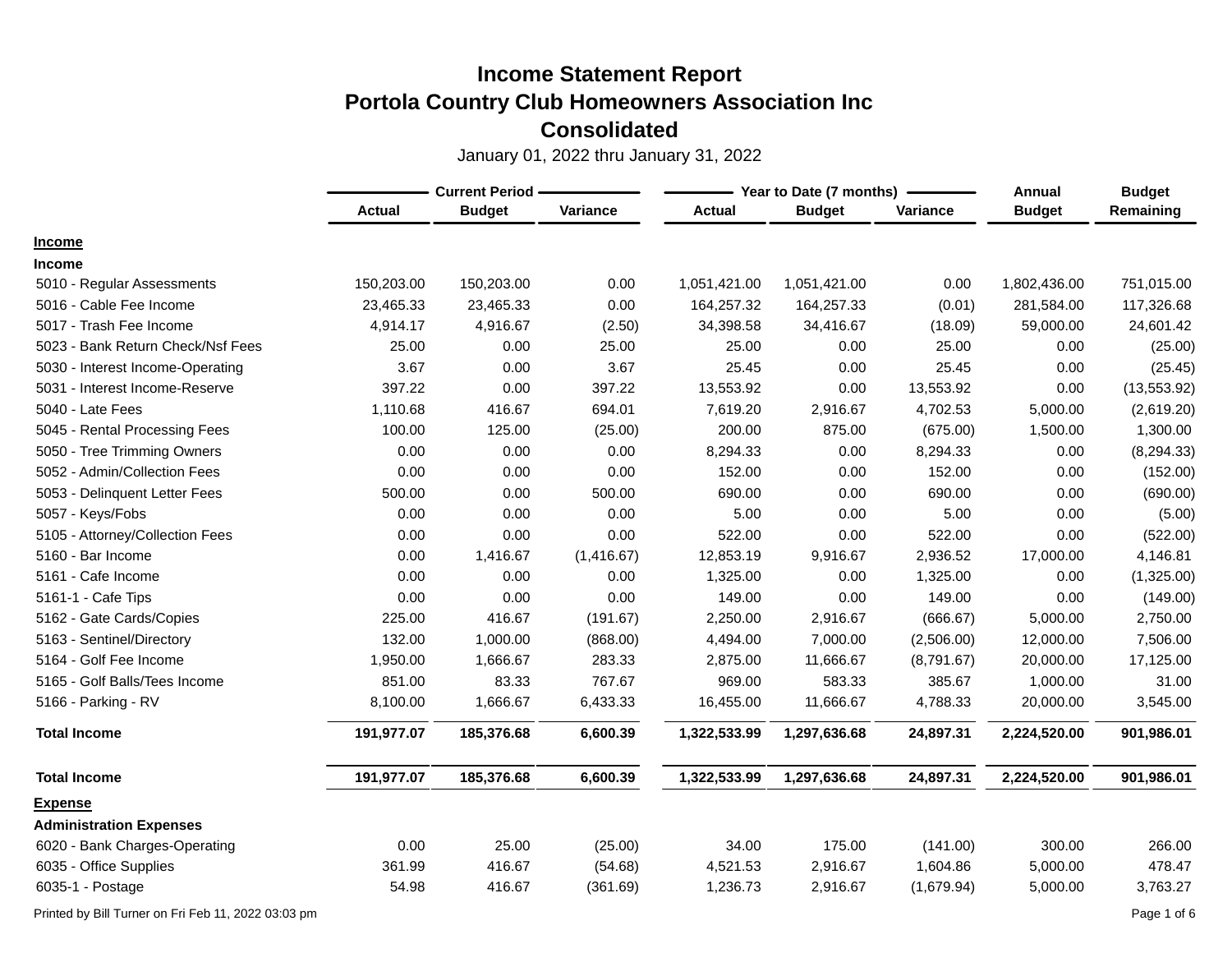|                                                | <b>Current Period -</b> |               |             |               | Year to Date (7 months) | Annual      | <b>Budget</b> |              |
|------------------------------------------------|-------------------------|---------------|-------------|---------------|-------------------------|-------------|---------------|--------------|
|                                                | <b>Actual</b>           | <b>Budget</b> | Variance    | <b>Actual</b> | <b>Budget</b>           | Variance    | <b>Budget</b> | Remaining    |
| <b>Expense</b>                                 |                         |               |             |               |                         |             |               |              |
| <b>Administration Expenses</b>                 |                         |               |             |               |                         |             |               |              |
| 6035-2 - Photocopy Costs                       | 0.00                    | 535.00        | (535.00)    | 1,265.19      | 3,745.00                | (2,479.81)  | 6,420.00      | 5,154.81     |
| 6035-3 - Printing                              | 485.57                  | 385.83        | 99.74       | 3,236.99      | 2,700.83                | 536.16      | 4,630.00      | 1,393.01     |
| 6036 - Computer Service                        | 0.00                    | 0.00          | 0.00        | 262.50        | 0.00                    | 262.50      | 0.00          | (262.50)     |
| 6038 - Office Repairs & Maintenance            | 0.00                    | 83.33         | (83.33)     | 103.54        | 583.33                  | (479.79)    | 1,000.00      | 896.46       |
| 6040 - Management Services                     | 3,250.00                | 3,250.00      | 0.00        | 22,750.00     | 22,750.00               | 0.00        | 39,000.00     | 16,250.00    |
| 6041 - Management-Additional                   | 29.00                   | 250.00        | (221.00)    | 479.00        | 1,750.00                | (1,271.00)  | 3,000.00      | 2,521.00     |
| 6043 - On-Site Staff/Payroll                   | 24,945.15               | 19,791.67     | 5,153.48    | 148, 157. 78  | 138,541.67              | 9,616.11    | 237,500.00    | 89,342.22    |
| 6050 - Fees & Licenses                         | 0.00                    | 462.50        | (462.50)    | 3,847.00      | 3,237.50                | 609.50      | 5,550.00      | 1,703.00     |
| 6053 - Delinquent Letter Charges               | 0.00                    | 366.67        | (366.67)    | 1,542.00      | 2,566.67                | (1,024.67)  | 4,400.00      | 2,858.00     |
| 6055 - Attorney Fees                           | 6,148.50                | 1,250.00      | 4,898.50    | 33,910.00     | 8,750.00                | 25,160.00   | 15,000.00     | (18,910.00)  |
| 6055-1 - Attorney Fees - Wash                  | 0.00                    | 833.33        | (833.33)    | 14,611.68     | 5,833.33                | 8,778.35    | 10,000.00     | (4,611.68)   |
| 6061 - Board Meeting Expenses                  | 0.00                    | 208.33        | (208.33)    | 25.77         | 1,458.33                | (1,432.56)  | 2,500.00      | 2,474.23     |
| 6071 - Office IT Expenses                      | 105.00                  | 208.33        | (103.33)    | 3,521.09      | 1,458.33                | 2,062.76    | 2,500.00      | (1,021.09)   |
| 6072 - Sentinel                                | 250.00                  | 0.00          | 250.00      | 1,000.00      | 0.00                    | 1,000.00    | 0.00          | (1,000.00)   |
| 6072-1 - Annual Directory                      | 0.00                    | 166.67        | (166.67)    | 0.00          | 1,166.67                | (1, 166.67) | 2,000.00      | 2,000.00     |
| 6074 - Social                                  | 1,500.00                | 0.00          | 1,500.00    | 1,500.00      | 0.00                    | 1,500.00    | 0.00          | (1,500.00)   |
| 6077 - Bad Debt/Write Off                      | 2,083.33                | 2,083.33      | 0.00        | 12,351.52     | 14,583.33               | (2,231.81)  | 25,000.00     | 12,648.48    |
| 6078 - Professional Services                   | 0.00                    | 0.00          | 0.00        | 2,118.50      | 0.00                    | 2,118.50    | 0.00          | (2, 118.50)  |
| 6085 - Miscellaneous Administration            | 0.00                    | 0.00          | 0.00        | (292.80)      | 0.00                    | (292.80)    | 0.00          | 292.80       |
| <b>Total Administration Expenses</b>           | 39,213.52               | 30,733.33     | 8,480.19    | 256,182.02    | 215,133.33              | 41,048.69   | 368,800.00    | 112,617.98   |
| Landscape                                      |                         |               |             |               |                         |             |               |              |
| 6405 - Common Area Landscape Maint.            | 2,500.00                | 2,600.00      | (100.00)    | 17,255.00     | 18,200.00               | (945.00)    | 31,200.00     | 13,945.00    |
| 6410 - Materials, Seed, Fertilizer & Chemicals | (1,935.27)              | 291.67        | (2, 226.94) | 5,999.00      | 2,041.67                | 3,957.33    | 3,500.00      | (2,499.00)   |
| 6420 - Irrigation Repairs                      | 0.00                    | 0.00          | 0.00        | 628.69        | 0.00                    | 628.69      | 0.00          | (628.69)     |
| 6425 - Tree Maintenance                        | 2,695.00                | 333.33        | 2,361.67    | 4,987.50      | 2,333.33                | 2,654.17    | 4,000.00      | (987.50)     |
| 6427 - Tree Maintenance Owners                 | 5,117.50                | 0.00          | 5,117.50    | 14,042.50     | 0.00                    | 14,042.50   | 0.00          | (14, 042.50) |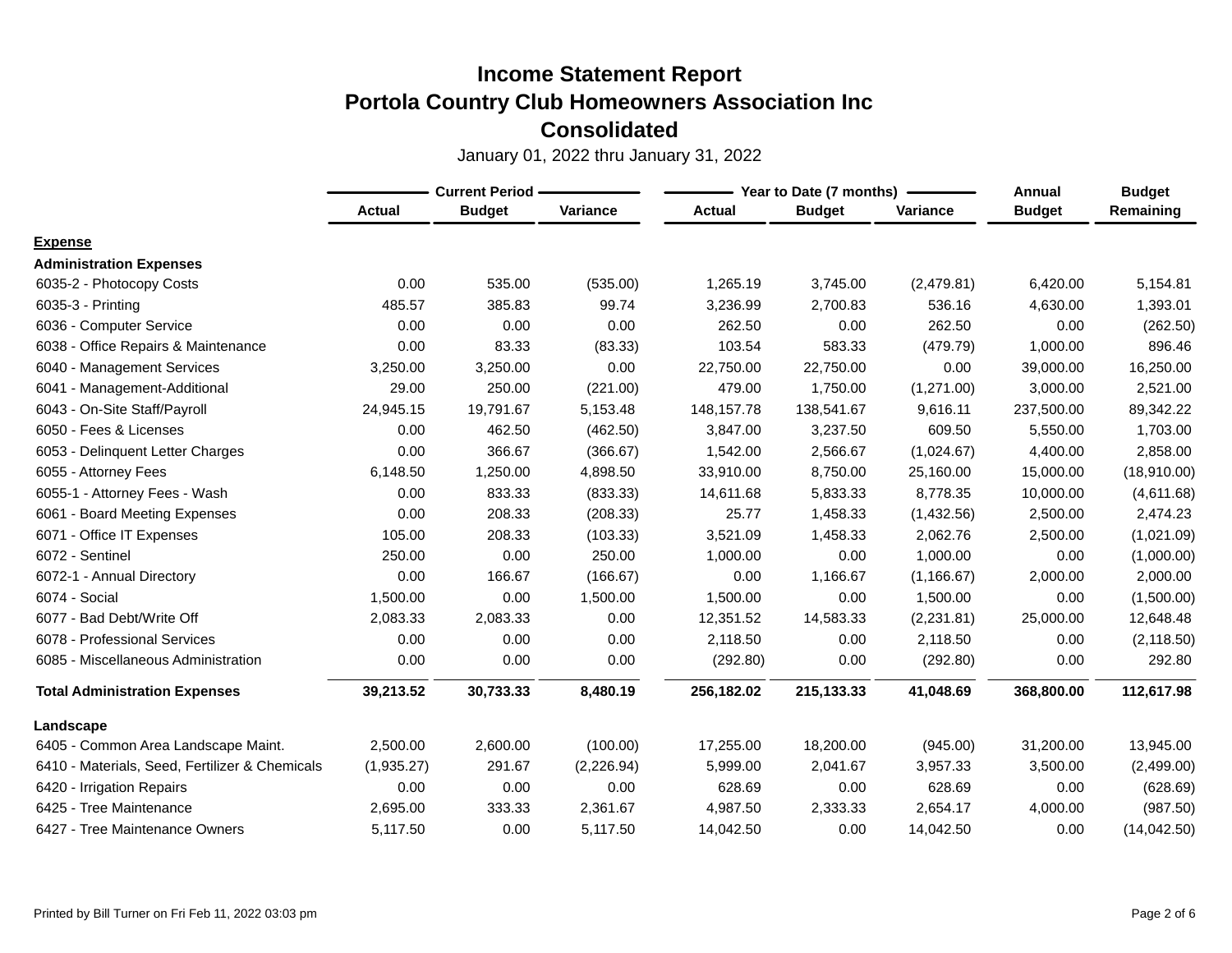|                                          | <b>Current Period -</b> |               |             |               | Year to Date (7 months) | <b>Annual</b> | <b>Budget</b> |              |
|------------------------------------------|-------------------------|---------------|-------------|---------------|-------------------------|---------------|---------------|--------------|
|                                          | <b>Actual</b>           | <b>Budget</b> | Variance    | <b>Actual</b> | <b>Budget</b>           | Variance      | <b>Budget</b> | Remaining    |
| <b>Expense</b>                           |                         |               |             |               |                         |               |               |              |
| Landscape                                |                         |               |             |               |                         |               |               |              |
| 6435 - Common Area Landscape Contingency | 2,057.77                | 0.00          | 2,057.77    | 6,633.77      | 0.00                    | 6,633.77      | 0.00          | (6,633.77)   |
| <b>Total Landscape</b>                   | 10,435.00               | 3,225.00      | 7,210.00    | 49,546.46     | 22,575.00               | 26,971.46     | 38,700.00     | (10, 846.46) |
| <b>Maintenance</b>                       |                         |               |             |               |                         |               |               |              |
| 6510 - Electrical Repair & Maint.        | 0.00                    | 375.00        | (375.00)    | 1,547.00      | 2,625.00                | (1,078.00)    | 4,500.00      | 2,953.00     |
| 6515 - Gates/Fences                      | 580.81                  | 666.67        | (85.86)     | 1,187.09      | 4,666.67                | (3,479.58)    | 8,000.00      | 6,812.91     |
| 6520 - Maintenance Supplies              | 78.93                   | 0.00          | 78.93       | 462.23        | 0.00                    | 462.23        | 0.00          | (462.23)     |
| 6530 - Disaster Supplies                 | 0.00                    | 8.33          | (8.33)      | 0.00          | 58.33                   | (58.33)       | 100.00        | 100.00       |
| 6531 - Homeowner Dumpster                | 637.68                  | 375.00        | 262.68      | 4,923.78      | 2,625.00                | 2,298.78      | 4,500.00      | (423.78)     |
| 6540 - Plumbing                          | 877.41                  | 0.00          | 877.41      | 2,513.41      | 0.00                    | 2,513.41      | 0.00          | (2,513.41)   |
| 6550 - Janitorial Service                | 1,395.65                | 1,833.33      | (437.68)    | 11,345.65     | 12,833.33               | (1,487.68)    | 22,000.00     | 10,654.35    |
| 6551 - Janitorial Supplies               | 308.58                  | 250.00        | 58.58       | 1,266.44      | 1,750.00                | (483.56)      | 3,000.00      | 1,733.56     |
| 6555 - Pest Control                      | 210.00                  | 208.33        | 1.67        | 1,410.00      | 1,458.33                | (48.33)       | 2,500.00      | 1,090.00     |
| 6570 - Pool/Spa Service                  | 4,160.00                | 1,425.00      | 2,735.00    | 18,899.83     | 9,975.00                | 8,924.83      | 17,100.00     | (1,799.83)   |
| 6575 - Pool/Spa Repairs                  | 28.00                   | 583.33        | (555.33)    | 4,251.10      | 4,083.33                | 167.77        | 7,000.00      | 2,748.90     |
| 6580 - Pool/Spa Extras                   | (2,784.44)              | 0.00          | (2,784.44)  | 1,057.44      | 0.00                    | 1,057.44      | 0.00          | (1,057.44)   |
| 6585 - Wash Maintenance                  | 9,500.00                | 666.67        | 8,833.33    | 9,500.00      | 4,666.67                | 4,833.33      | 8,000.00      | (1,500.00)   |
| 6586 - Wash Professional                 | 0.00                    | 208.33        | (208.33)    | 2,980.00      | 1,458.33                | 1,521.67      | 2,500.00      | (480.00)     |
| 6590 - Streets & Park Maintenance        | 510.00                  | 666.67        | (156.67)    | 5,055.00      | 4,666.67                | 388.33        | 8,000.00      | 2,945.00     |
| 6595 - Building Repair & Maint.          | 0.00                    | 1,166.67      | (1, 166.67) | 7,770.63      | 8,166.67                | (396.04)      | 14,000.00     | 6,229.37     |
| 6596 - RV Lot Repair & Maint.            | 0.00                    | 250.00        | (250.00)    | 312.00        | 1,750.00                | (1,438.00)    | 3,000.00      | 2,688.00     |
| <b>Total Maintenance</b>                 | 15,502.62               | 8,683.33      | 6,819.29    | 74,481.60     | 60,783.33               | 13,698.27     | 104,200.00    | 29,718.40    |
| <b>Property Protection</b>               |                         |               |             |               |                         |               |               |              |
| 6605 - Entry Gate Maintenance            | 0.00                    | 0.00          | 0.00        | 691.14        | 0.00                    | 691.14        | 0.00          | (691.14)     |
| 6610 - Entry Gate Extras                 | 0.00                    | 0.00          | 0.00        | 3,663.50      | 0.00                    | 3,663.50      | 0.00          | (3,663.50)   |
| 6620 - Property Protection               | 1,368.00                | 1,129.67      | 238.33      | 12,879.00     | 7,907.67                | 4,971.33      | 13,556.00     | 677.00       |
| <b>Total Property Protection</b>         | 1,368.00                | 1,129.67      | 238.33      | 17,233.64     | 7,907.67                | 9,325.97      | 13,556.00     | (3,677.64)   |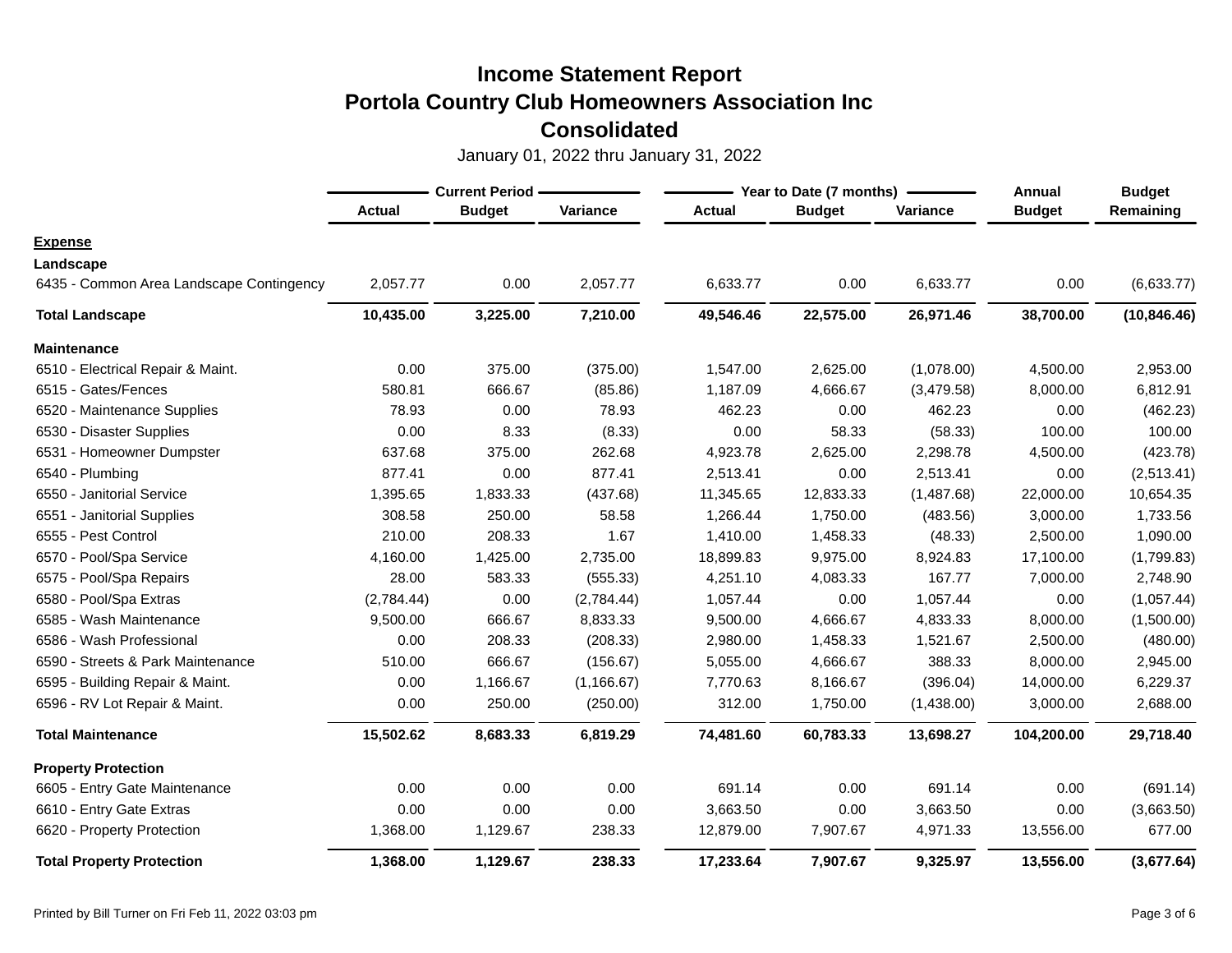|                                 | <b>Current Period -</b> |               |          | Year to Date (7 months) | <b>Annual</b> | <b>Budget</b> |               |              |
|---------------------------------|-------------------------|---------------|----------|-------------------------|---------------|---------------|---------------|--------------|
|                                 | <b>Actual</b>           | <b>Budget</b> | Variance | <b>Actual</b>           | <b>Budget</b> | Variance      | <b>Budget</b> | Remaining    |
| <b>Expense</b>                  |                         |               |          |                         |               |               |               |              |
| <b>Utilities Expenses</b>       |                         |               |          |                         |               |               |               |              |
| 6700 - Water-Common Area        | 1,274.62                | 858.33        | 416.29   | 10,712.82               | 6,008.33      | 4,704.49      | 10,300.00     | (412.82)     |
| 6705 - Electric-Common Area     | 8,000.00                | 3,750.00      | 4,250.00 | 56,171.32               | 26,250.00     | 29,921.32     | 45,000.00     | (11, 171.32) |
| 6710 - Gas                      | 4,228.88                | 2,500.00      | 1,728.88 | 22,069.33               | 17,500.00     | 4,569.33      | 30,000.00     | 7,930.67     |
| 6715 - Bulk Cable Services      | 24,188.27               | 23,465.33     | 722.94   | 162,408.93              | 164,257.33    | (1,848.40)    | 281,584.00    | 119,175.07   |
| 6720 - Telephone                | 0.00                    | 350.00        | (350.00) | 0.00                    | 2,450.00      | (2,450.00)    | 4,200.00      | 4,200.00     |
| 6725 - Refuse                   | 4,958.95                | 4,916.67      | 42.28    | 33,312.13               | 34,416.67     | (1, 104.54)   | 59,000.00     | 25,687.87    |
| 6735 - Internet                 | 0.00                    | 441.67        | (441.67) | 2,728.55                | 3,091.67      | (363.12)      | 5,300.00      | 2,571.45     |
| <b>Total Utilities Expenses</b> | 42,650.72               | 36,282.00     | 6,368.72 | 287,403.08              | 253,974.00    | 33,429.08     | 435,384.00    | 147,980.92   |
| <b>Insurance Expenses</b>       |                         |               |          |                         |               |               |               |              |
| 6800 - Insurance Master Policy  | 4,418.22                | 3,916.67      | 501.55   | 30,927.54               | 27,416.67     | 3,510.87      | 47,000.00     | 16,072.46    |
| 6830 - Health Insurance         | 0.00                    | 0.00          | 0.00     | (81.84)                 | 0.00          | (81.84)       | 0.00          | 81.84        |
| <b>Total Insurance Expenses</b> | 4,418.22                | 3,916.67      | 501.55   | 30,845.70               | 27,416.67     | 3,429.03      | 47,000.00     | 16,154.30    |
| <b>Taxes Expenses</b>           |                         |               |          |                         |               |               |               |              |
| 6850 - Federal Taxes            | 0.00                    | 333.33        | (333.33) | 0.00                    | 2,333.33      | (2, 333.33)   | 4,000.00      | 4,000.00     |
| 6860 - State Income Tax         | 0.00                    | 166.67        | (166.67) | 18.71                   | 1,166.67      | (1, 147.96)   | 2,000.00      | 1,981.29     |
| 6880 - Property Tax             | 0.00                    | 62.50         | (62.50)  | 799.07                  | 437.50        | 361.57        | 750.00        | (49.07)      |
| <b>Total Taxes Expenses</b>     | 0.00                    | 562.50        | (562.50) | 817.78                  | 3,937.50      | (3, 119.72)   | 6,750.00      | 5,932.22     |
| <b>Bar Activity</b>             |                         |               |          |                         |               |               |               |              |
| 6905 - Bar License              | 0.00                    | 56.67         | (56.67)  | 0.00                    | 396.67        | (396.67)      | 680.00        | 680.00       |
| 6910 - Bar Sales Tax            | 0.00                    | 100.00        | (100.00) | 996.13                  | 700.00        | 296.13        | 1,200.00      | 203.87       |
| 6915 - Bar Supplies             | 0.00                    | 166.67        | (166.67) | 293.01                  | 1,166.67      | (873.66)      | 2,000.00      | 1,706.99     |
| 6920 - Beverage Supplies        | 0.00                    | 416.67        | (416.67) | 5,253.70                | 2,916.67      | 2,337.03      | 5,000.00      | (253.70)     |
| 6925 - Repairs & Maintenance    | 0.00                    | 83.33         | (83.33)  | 0.00                    | 583.33        | (583.33)      | 1,000.00      | 1,000.00     |
| <b>Total Bar Activity</b>       | 0.00                    | 823.34        | (823.34) | 6,542.84                | 5,763.34      | 779.50        | 9,880.00      | 3,337.16     |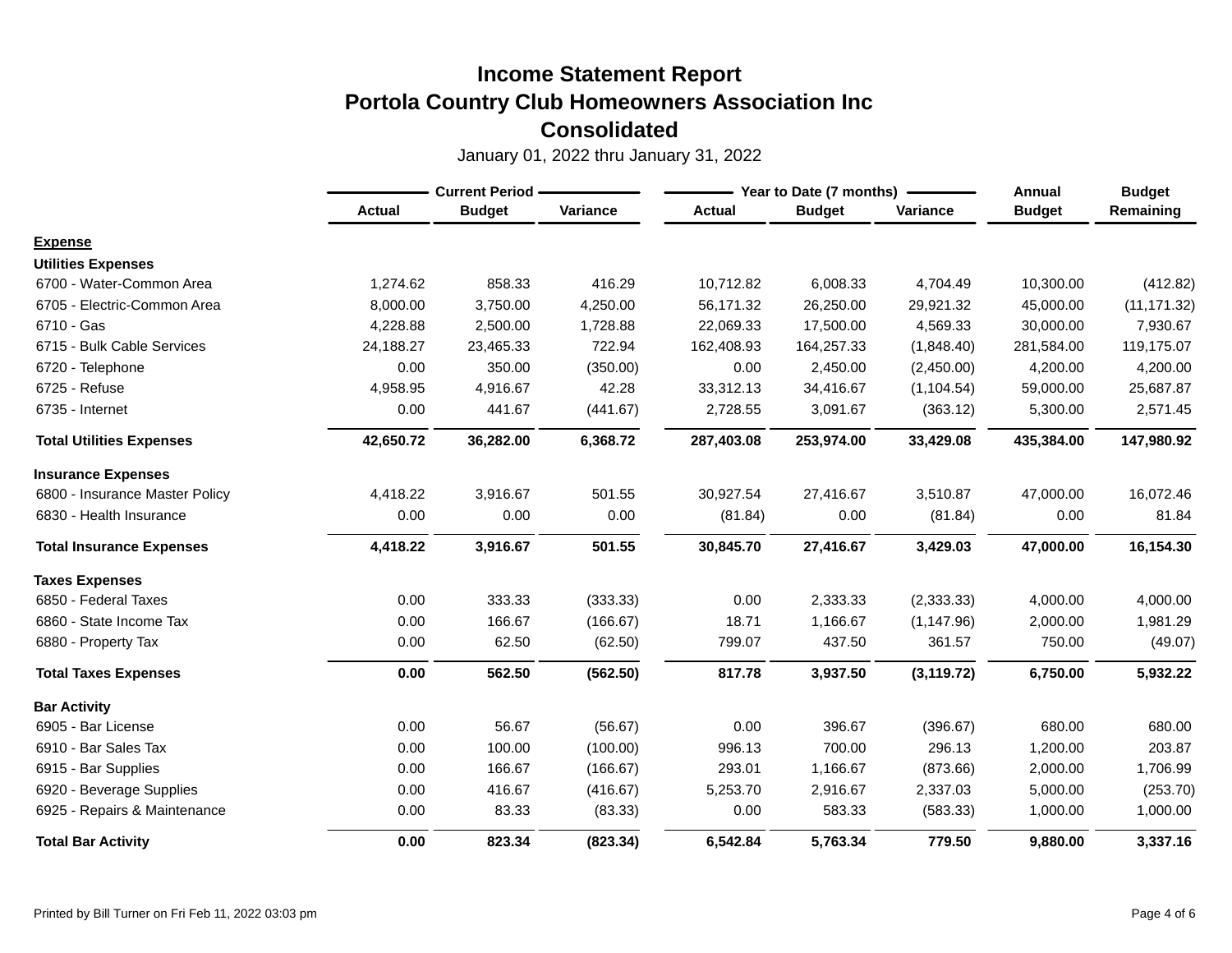|                                               | <b>Current Period</b> |               |             | Year to Date (7 months) |               |              | Annual        | <b>Budget</b> |
|-----------------------------------------------|-----------------------|---------------|-------------|-------------------------|---------------|--------------|---------------|---------------|
|                                               | <b>Actual</b>         | <b>Budget</b> | Variance    | <b>Actual</b>           | <b>Budget</b> | Variance     | <b>Budget</b> | Remaining     |
| <b>Expense</b>                                |                       |               |             |                         |               |              |               |               |
| <b>Cafe Activity</b>                          |                       |               |             |                         |               |              |               |               |
| 6930 - Cafe                                   | 0.00                  | 0.00          | 0.00        | 669.00                  | 0.00          | 669.00       | 0.00          | (669.00)      |
| 6932 - Cafe Sales Tax                         | 0.00                  | 0.00          | 0.00        | 102.69                  | 0.00          | 102.69       | 0.00          | (102.69)      |
| <b>Total Cafe Activity</b>                    | 0.00                  | 0.00          | 0.00        | 771.69                  | 0.00          | 771.69       | 0.00          | (771.69)      |
| <b>Golf Course</b>                            |                       |               |             |                         |               |              |               |               |
| 7005 - Starters                               | 0.00                  | 1,666.67      | (1,666.67)  | 0.00                    | 11,666.67     | (11,666.67)  | 20,000.00     | 20,000.00     |
| 7010 - Golf Course Maintenance                | 31,450.00             | 30,650.00     | 800.00      | 218,138.00              | 214,550.00    | 3,588.00     | 367,800.00    | 149,662.00    |
| 7030 - Lakes/Pumps                            | 1,460.00              | 1,666.67      | (206.67)    | 10,220.00               | 11,666.67     | (1,446.67)   | 20,000.00     | 9,780.00      |
| 7035 - GC materials/seed/fertilizer/chemicals | 7,357.50              | 5,880.00      | 1,477.50    | 47,235.00               | 41,160.00     | 6,075.00     | 70,560.00     | 23,325.00     |
| 7045 - Dumpster                               | 236.36                | 1,166.67      | (930.31)    | 1,766.09                | 8,166.67      | (6,400.58)   | 14,000.00     | 12,233.91     |
| 7050 - Tree Trimming - Golf Course            | 0.00                  | 2,166.67      | (2, 166.67) | 5,187.50                | 15,166.67     | (9,979.17)   | 26,000.00     | 20,812.50     |
| 7060 - Irrigation Repair & Maintenance        | 304.71                | 1,000.00      | (695.29)    | 8,317.08                | 7,000.00      | 1,317.08     | 12,000.00     | 3,682.92      |
| 7080 - Water-Golf Course                      | 1,413.80              | 3,500.00      | (2,086.20)  | 24,823.50               | 24,500.00     | 323.50       | 42,000.00     | 17,176.50     |
| 7085 - Electric-Golf Course                   | 4,000.00              | 4,333.33      | (333.33)    | 22,173.13               | 30,333.33     | (8, 160.20)  | 52,000.00     | 29,826.87     |
| 7090 - Permits & Licenses                     | 0.00                  | 583.33        | (583.33)    | 0.00                    | 4,083.33      | (4,083.33)   | 7,000.00      | 7,000.00      |
| 7095 - Telephone & Internet                   | 1,120.26              | 166.67        | 953.59      | 5,309.28                | 1,166.67      | 4,142.61     | 2,000.00      | (3,309.28)    |
| 7100 - Office Supplies - Golf Course          | 0.00                  | 250.00        | (250.00)    | 0.00                    | 1,750.00      | (1,750.00)   | 3,000.00      | 3,000.00      |
| 7150 - Golf Course Maint. Contingency         | 2,500.00              | 0.00          | 2,500.00    | 5,204.00                | 0.00          | 5,204.00     | 0.00          | (5,204.00)    |
| <b>Total Golf Course</b>                      | 49,842.63             | 53,030.01     | (3, 187.38) | 348,373.58              | 371,210.01    | (22, 836.43) | 636,360.00    | 287,986.42    |
| <b>Operating Contingency</b>                  |                       |               |             |                         |               |              |               |               |
| 8900 - Feasibility Studies                    | 0.00                  | 833.33        | (833.33)    | 0.00                    | 5,833.33      | (5,833.33)   | 10,000.00     | 10,000.00     |
| 8950 - Capital Funds                          | 1,500.67              | 1,497.00      | 3.67        | 10,504.45               | 10,479.00     | 25.45        | 17,964.00     | 7,459.55      |
| <b>Total Operating Contingency</b>            | 1,500.67              | 2,330.33      | (829.66)    | 10,504.45               | 16,312.33     | (5,807.88)   | 27,964.00     | 17,459.55     |
| <b>Reserves</b>                               |                       |               |             |                         |               |              |               |               |
| 9000 - Reserves                               | 24,740.50             | 44,660.50     | (19,920.00) | 292,703.50              | 312,623.50    | (19,920.00)  | 535,926.00    | 243,222.50    |